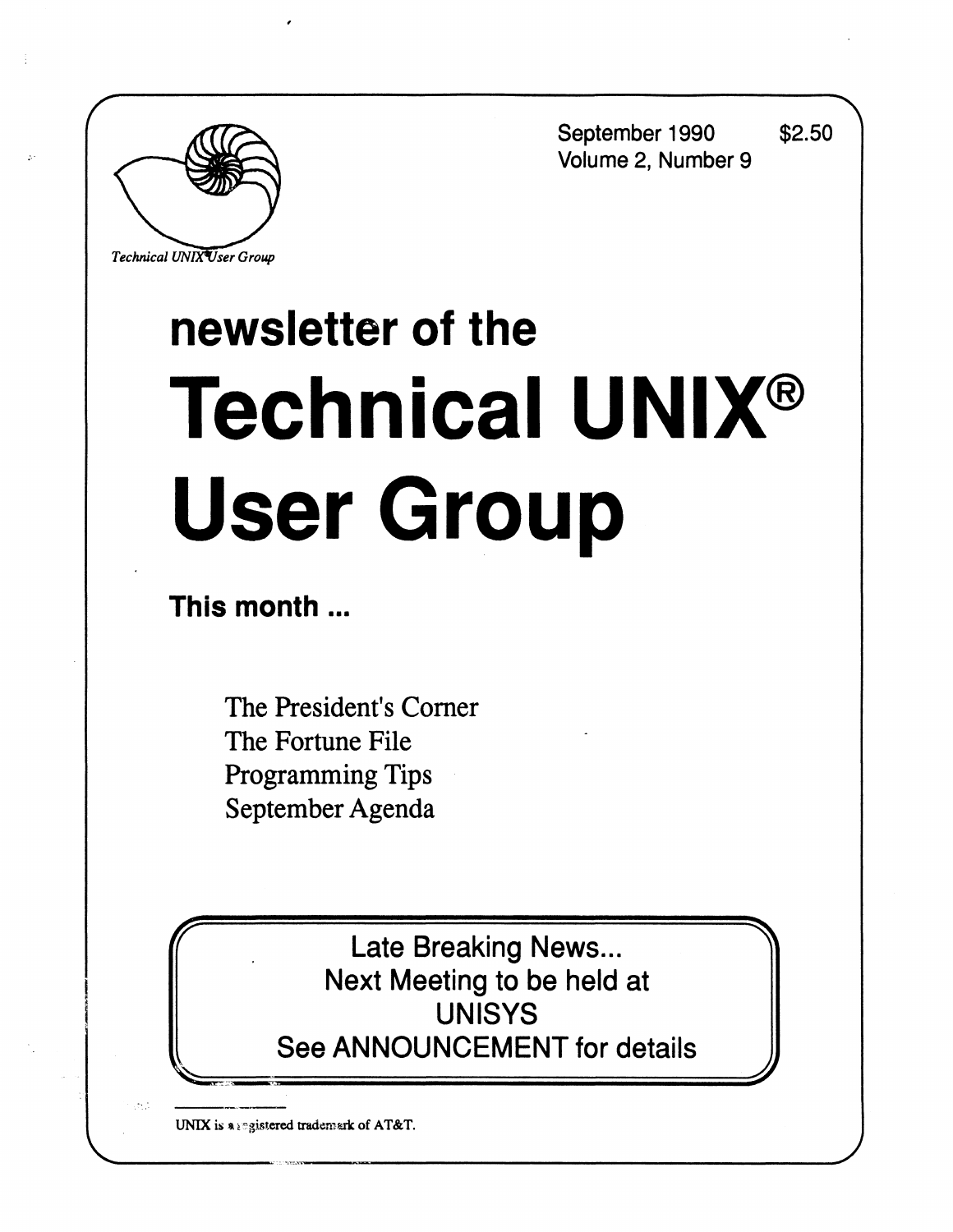## **Thoughts From The Editor**

#### **By Susan Zuk**

It's really sad to see summer coming to an end. It is such a short season. I was in Salt Lake City a few weeks ago and I was quite disappointed to see Christmas decorations in the stores. I think they are being a little too quick!!

Have you been involved in any exciting projects during the summer? Have you see any new technology or software? You should let the group know by writing a short article! Let us know what interesting things have been happening in Winnipeg.

This summer I was working on one of our newest UNIX computers. It is called the U6000/70 and U6000/80. The interesting point about these machines is that it has multprocessors. I was working on a U6000/80 with 20 processors, 64 MB of memory and 6 GB of disk. What an awesome machine. Now here's a machine I wouldn't mind having at home.

Our featured article is about remote spooling. It provides some helpful hints on how the System V spooler has been written to perform remote printing using uucp. This is a nice feature to have available if you have multiple machines at different locations and you need information printed from the remote sites but don't want perform a print screen or have users that need an easy to understand method for printing.

Gilbert also discusses what he has been doing this summer. He reminds us that the fiscal year is almost ended for the Technical UNIX User Group. How do you want to become involved this coming year? What can you contribute to the group and what do you want to see happen in the upcoming year? These are very important questions, since a group is only as good as its members.

Well, that's all for now and we'll see you at the meeting on September 11th.

#### **Group Information**

The Technical Unix User Group meets at 7:30 pm the second Tuesday of every month, except July and August. The newsletter is mailed to all paid up members 1 week prior to the meeting. Membership dues are \$20 annually and are due at the October meeting. Membership dues are accepted by mail and dues for new members will be pro-rated accordingly.

#### **The Executive**

| President:                | <b>Gilbert Detillieux</b>      | 261-9146 |
|---------------------------|--------------------------------|----------|
| <b>Vice President:</b>    | Derek Hay                      | 943-5401 |
| Treasurer:                | <b>Gilles Detillieux</b>       | 261-9146 |
| Secretary:                | Vacant                         |          |
| <b>Newsletter Editor:</b> | Susan Zuk (W) 788-7312         |          |
| <b>Membership Sec.:</b>   | Gilles Detillieux (W) 788-6209 |          |
| Information:              | Gilbert Detillieux 261-9146    |          |
|                           | (or) Susan Zuk (W) 788-7312    |          |

Technical UNIX User Group P.O. Box 130 Saint-Boniface, Manitoba R2H 3B4

#### **Copyright Policy and Disclaimer**

This newsletter is ©opyrighted by the Technical UNIX User Group. Articles may be reprinted without permission as long as **the** original **author** and the Technical UNIX User Group are given credit.

The **Technical** UNIX User **Group,** the editor, and contributors of this newsletter do not assume any **liability for** any damages **that may occur as** a **result** of **information published in this newsletter.** 

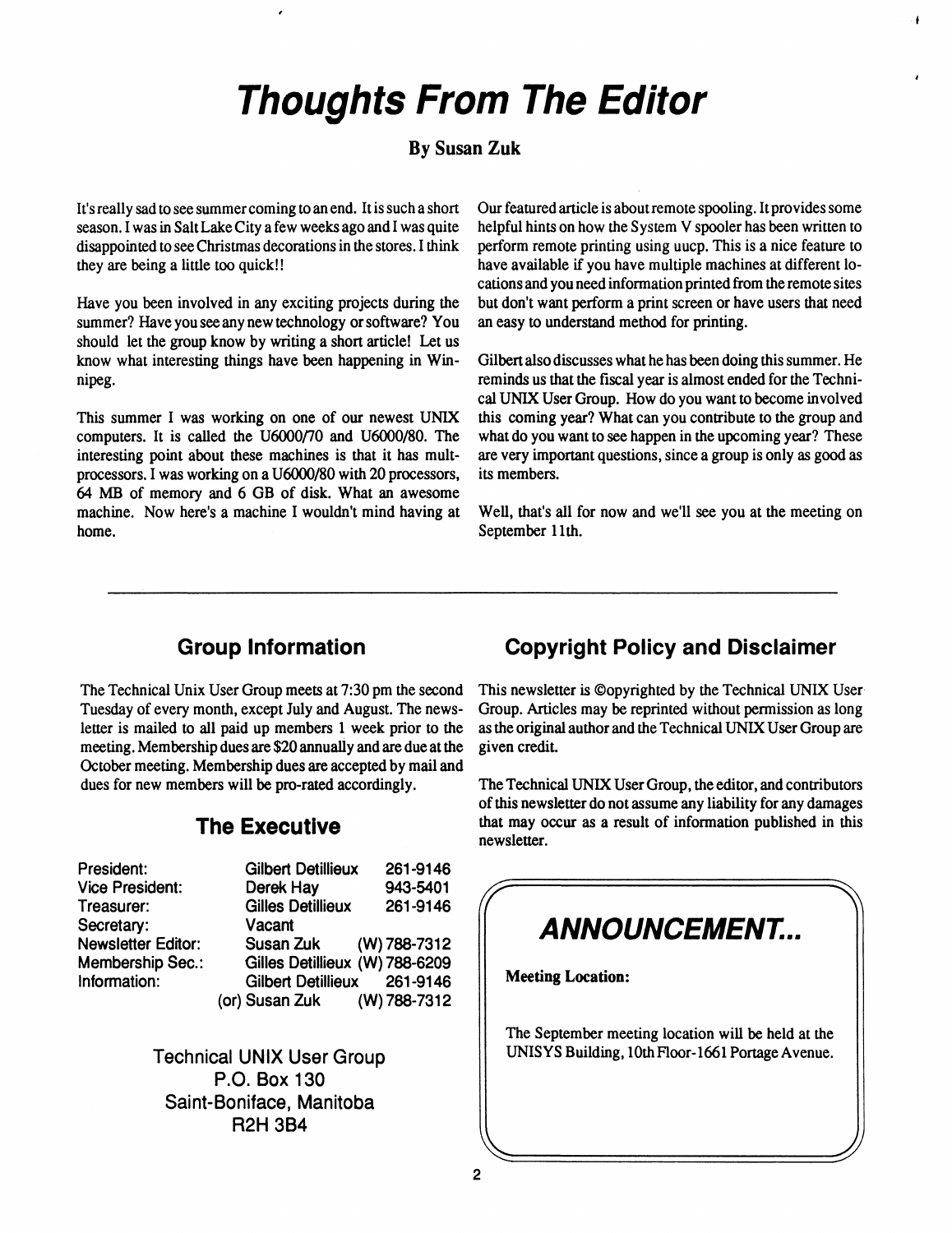## **The President's Corner**

#### *By Gilbert Detillieux*

**Well, we're back again, after what seemed like a very short summer break. Back for another year of meetings that will delve into the dark depths of the UNIX system and shed some light on its mysteries. This is a good time to reflect on where we've been, and where we are headed as a group.** 

**This summer was an exciting time for us at the University. We recently got our connection to the Internet, that ad-hoc international network of computer systems that opens the door to some great new services, and also opens a Pandora's Box of potential security problems. So far, no security problems have really plagued us; possibly the conviction of Robert T. Morris was enough to discourage any other would-be crackers. So far, the Internet connection has been a great plus for us.** 

**With the Internet, it is now possible to use Telnet to log into any other Internet system for which we have a valid userid. It is also possible, via a service called Anonymous FTP, to transfer files from archive sites everywhere. What sort of files? Well, archives of network news postings are available, providing a wealth of information, and a wealth of public domain software and other free software. We have already obtained, via FTP, lots of the latest GNU software (emacs, C, C++, Bison, and more), and many other interesting and useful utilities.** 

**This free software, and the use of Anonymous FTP to acquire it, will be the focus of the September TUUG meeting, to be**  held at Unisys (10th floor, 1661 Portage) at 7:30PM, Sept. 11. **Hope to see you there.** 

**The Free Software Foundation, which provided the GNU software, has an interesting philosophy. It believes that software should be freely produced and distributed to all, to make**  **computers more useful and make ourselves more productive. They encourage all users of GNU products to develop their own software and make it available by the same means.** 

**While this altruistic goal may seem too idealistic for many, it is quite similar to the philosophy that allows computer user groups to succeed. Think about it: a user group's goal is to encourage the free exchange of information among its users, to make computers more useful and make ourselves more productive. Also, like the Free Software Foundation, a user group's goals can only be sustained if everyone involved is willing to take an active role and contribute something to the group. Those who have gotten something out of the group in the past should now be prepared to put something back in. It's only common sense.** 

**On that note, it is with some regret (and also some relief) that I announce that I will not be running as president of the group for the next year, and encourage you to consider this position. Being president for the past two years (more if you count our early underground existence) has been a very interesting and worthwhile experience for me, and I don't regret one moment of it With experience gained, and with other commitments on my time, it is time for me to move on. I still do intend to be available to the group in the capacity of past president, and active member.** 

**I would also like to point out that in the past year, our executive shrunk from 6 at the start down to 3 remaining bodies - the same 3 who founded the group, and have been active in the executive from the beginning. It is time for some new blood and some new direction in this group. This will be essential to the group's continued survival. I now invite you all to consider what role you are willing to take, and what you are willing to put back into the club.** 

### **The Fortune File Submitted by Gilles Detilieux**

*If you're not part of the solution, you're part of the precipitate.*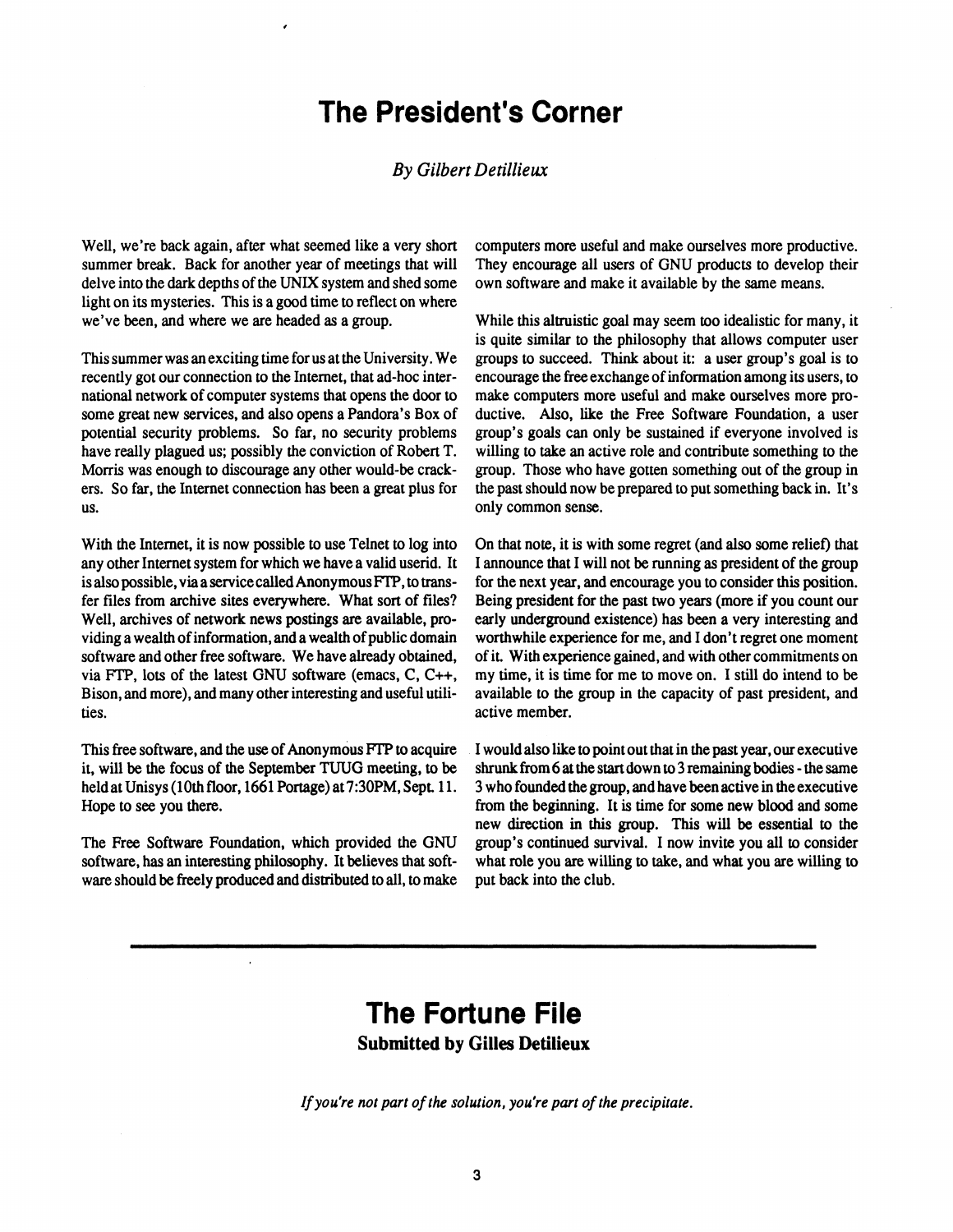## **UNIX Programming Tips**

**Remote Printing in** System **V** 

*By Curt Motola & Bruce Stewart Reprinted with permission from the September issue of CommUNIXations, published by Uniforum* 

UNIX System V includes a new print spooler that has significantly more flexibility than in earlier versions of the operating system. The spooler allows administrators to define multiple logical printers, each associated with a physical print device. A separate program controls the device interface so administrators can tailor print spooling to their own requirements. The flexibility of the System V print spooler can ease many of the problems of remote printing, as shown in the following interface script, which accepts remote print requests and routes them to the proper machine. Once this script is installed by the system administrator, users can route print requests to printers on other machines via the familiar 'lp' command. (This column assumes that machines are connected by a uucp network.)

When the user requests printing of a file via the lp command, the file is copied to the *spool* directory for the specified printer. Most of the lp options the user specifies are saved also. The file stays in this directory until the line printer daemon determines that the printer is available to print the file. The daemon executes the *interface* program (or shell script) and passes to the interface program the lp options that the user specified and the name of the file. The interface program handles the options (such as number of copies) and optionally may process the data, then delivers the data to the printer. For example, lowercase alphabetic characters could be shifted to uppercase for printers that don't print lowercase characters.

The UNIX command Ipadmin' is used to define a new logical printer to the System V spooler. Each printer must be defined before it can be used. The definition establishes a correspondence between a logical device (the name of the printer), a physical device (the actual port or device special file) and the interface program that communicates between the two. Often, the interface program is a shell script that accepts input from stdin, formats or massages the text in some way, and writes the results to stdin to be taken from the file(s) to be printed and for stdout (and stderr) to be written to physical device associated with the logical printer.

To define a remote printer to the spooler, we, as root, use the command

#### **Ipadmin -premote -v/dev/null -irprint**

This defines a logical printer named *remote* and associates it with the physical device /dev/null. Normally, the physical device for a printer would be a parallel or serial port on the machine. For remote printing, however, the physical device is attached not to the local machine but to another machine.

The local spooler has no knowledge of, or control over, remote physical devices. Instead, the interface program is used to connect the local (logical) printer with the physical device on a remote machine.

The -i option specifies the interface program that will control output to the physical printer. The interface program, by convention, has the same name as the logical printer to which output will be sent. The actual program lives in /usr/spool/lp/interface. Although the interface program may be a shell script or a compiled program, it must be executable by the lp user ID on the system.

For remote interface programs (such as this one), the file should also have execute permissions for the same group as the networking utilities used to communicate bewteen machines (in our case, uucp). Once the printer has been defined to the spooler, the enable and accept commands allow requests to be sent to the new printer.

#### **The Interface Program**

Our example (rprint) implements the interface program as a shell script. It assumes a uucp connection (direct or dial-up) between the machines that will share the printer. The script then saves the positional parameters that describe the job to be printed - the logical printer name, the request ID, the user who is printing the job, the number of copies and any additional options passed to the interface program. Once the values of the first five positional parameters have been saved, the script uses the shift command to assign the filenames to be printed to  $$1, $2$ , etc.

The script now parses the options supplied when it was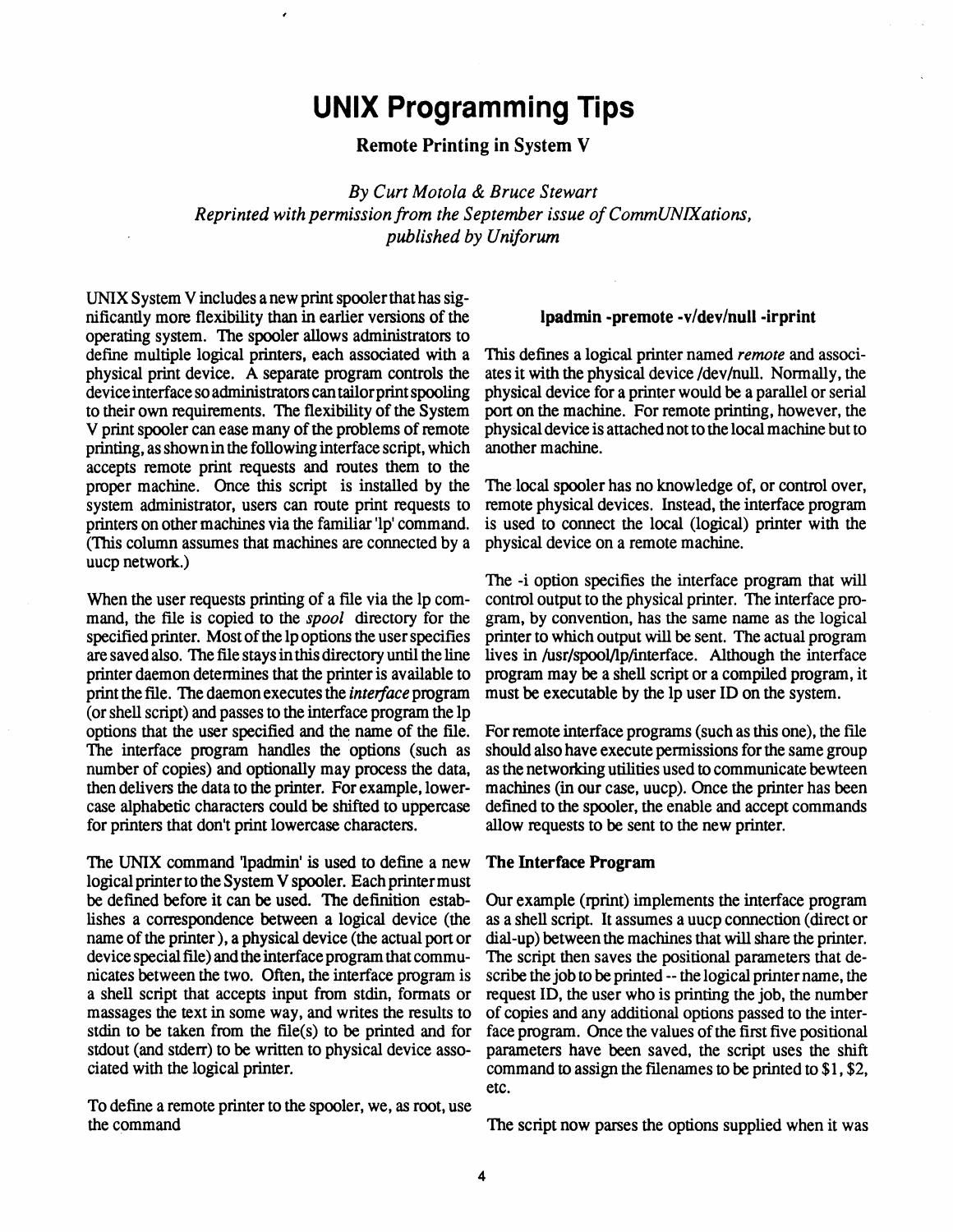**rprint # # Sample model file for remote printing # PATH=/bin:/usr/bin REMOTEL(Xj=/usr/spool/lp/remote.log RMTOPTS= MACHINE= SPOOLER=lp**  # set positional parameters -- NOTE that some systems  $\frac{1}{2}$  may use a different number of parameters **PRINTER= basename \$0**<sup>5</sup><br>REQUEST=\$1 **REQUEST=\$1 NAME=\$2 NAME=\$2 COPIES=\$4**  $OPTIONS = $5$ <br>shift 5  $#$  move the filename(s) to the head of the list shift 5<br>FILES=\$\* **shift 5**  $\frac{1}{2}$  **filles = 3** move the filence the file  $\frac{1}{2}$  of the list  $\frac{1}{2}$  of the list  $\frac{1}{2}$  of the list  $\frac{1}{2}$  of the list  $\frac{1}{2}$  of the list  $\frac{1}{2}$  of the list of the list of the list of the li **FILAGE PROPERTY** # remote printer. A -m option precedes the remote # machine name; the -p option identifies the printer on the # remote machine. Any other options are passed on to # the remote printer. **# remote machine. Any other options are passed on to**   $set -$  **SOPTIONS** while  $[ \cdot ] -z$  "\$1" -a "\$\*"  $!=$  "\$FILES"  $]$ **set -- SOPTIONS**  *<u>case \$1 in*</u>  $-$ clc) **RMTOPTS**="**\$RMTOPTS \$1**": shift;; -mlm) MACHINE=\$2; shift  $2$ ;; -nln) RMTOPTS="\$RMTOPTS \$1\$2"; shift 2 **-plp) RIM LPRIN L=32;** shift 2;;<br>ala da the media the property of the same shift... -rlr) RMTOPTS="\$RMTOPTS \$1"; shift;;<br>-sls) RMTOPTS="\$RMTOPTS \$1"; shift;; -pip) RMTOPTS="\$RMTOPTS\_\$1" shift" **-tit) RMTOPTS="\$RMTOPTS \$1\$2";** shift 2;;<br>\*) RMTOPTS="\$RMTOPTS -o\$1"; shift;; -rlt) **RMTOPTS="\$RMTOPTS \$1\$2":** shift 2 **\$RMTOPTS \$1<sup>M</sup>; shift;;**   $\text{esac}$ done **\*) RMTOPTS=<sup>M</sup>\$RMTOPTS -o\$l"; shift;; esac**  # send  $\text{ if }$  [ -z "\$MACHINE" ] then echo "No remote machine name specified .. cannot prt" \ <br>>> \$REMOTELOG **exit**  $\bf{I}$ fi **» SREMOTELOG exit 1 fi # Check for and format printer specified, and format properties of the properties of the properties of the properties of the properties of the properties of the properties of the properties of the properties of the proper inen**<br>DEST-" asdratddi **then #** We're ready to print. Add entry to remote print  $log$ **fi**  where **v we're ready to prove property (do**<br>for EIIE in CEIIES **-gtO] do do**<br>cat "\$FILE" 2>&1 echo "'date+%D-%T':\$PRINTER:\ **c**CRO **080C+70D-70**<br>CALACURED CTT **EXACHINE:-:\$TTTLE:\\$OPTIONS**<br> **ASCOPIES:\$PU\_ES!! >> \$PEMOTI** -n\$COPIES:\$FILES" >> \$REMOTELOG done **-n\$COPIES:\$FILES<sup>M</sup> » SREMOTELOG done**  done  $\mathbf{C}$  **COPIES EXPLORED A done** 

invoked. The options are of two types: those intended for **the local spooler (the positional parameters) and those intended for the remote spooler. Options to the remote**  spooler must be preceded by "-o" on the command line. **Any unrecognized options not preceded by "-o" are treated as errors. For example, the following command prints the file /usr/pub/ascii on a printer named** *laser* **on**  machine *norbert.* 

lp -dremote -o"-m norbert" -o"-p laser" /usr/pub/ascii

**The local spooler recognizes any options that begin**  with"-o" as ones intended for the local interface program. **The local spooler removes the "-o" prefix before the interface program is invoked. The interface program uses the -p and -m options to route the print request. The -m option specifies the machine name, and the -p option gives the name of the remote printer. Any other options are assumed to apply to the remote printer. For these, the interface script appends a "-o" and passes them to the remote printer. This technique allows users on the local machine to specify options such as pitch, font and page orientation. The options are concatenated in the RMTOPTS variable. The script also recognizes standard options for the System V spooler (such as -c, -n, and -t) and formats them appropriately for the remote spooler.** 

**Finally, the script verifies that a remote machine has been specified. If a remote printer has been specified, the script uses the "-d<sup>M</sup> option to identify the requested printer to the remote spooler. The script ends by invoking uux to transfer the local file to the remote print spooler.** 

**The script shows one approach to solving the problem of | remote printing. It is written to allow options to be passed to the remote spooler - a useful feature if more than one printer is available on the remote machine or if printerspecific options must be specified. This approach also allows one interface file to direct print requests to mul-I tiple machines and printers, since both the remote printer and remote machine names may be passed to the local interface file as parameters. However, the script owes its real flexibility to the System V spooler, which allows a separate program to control the interface between a logical printer name and a physical print device.** 

**Curt Motola** *is president of Classic Software, Inc., a supplier of UNIX consulting services.* 

**Bruce Stewart** *is a computer consultant experienced in program development, systems administration and system design.*